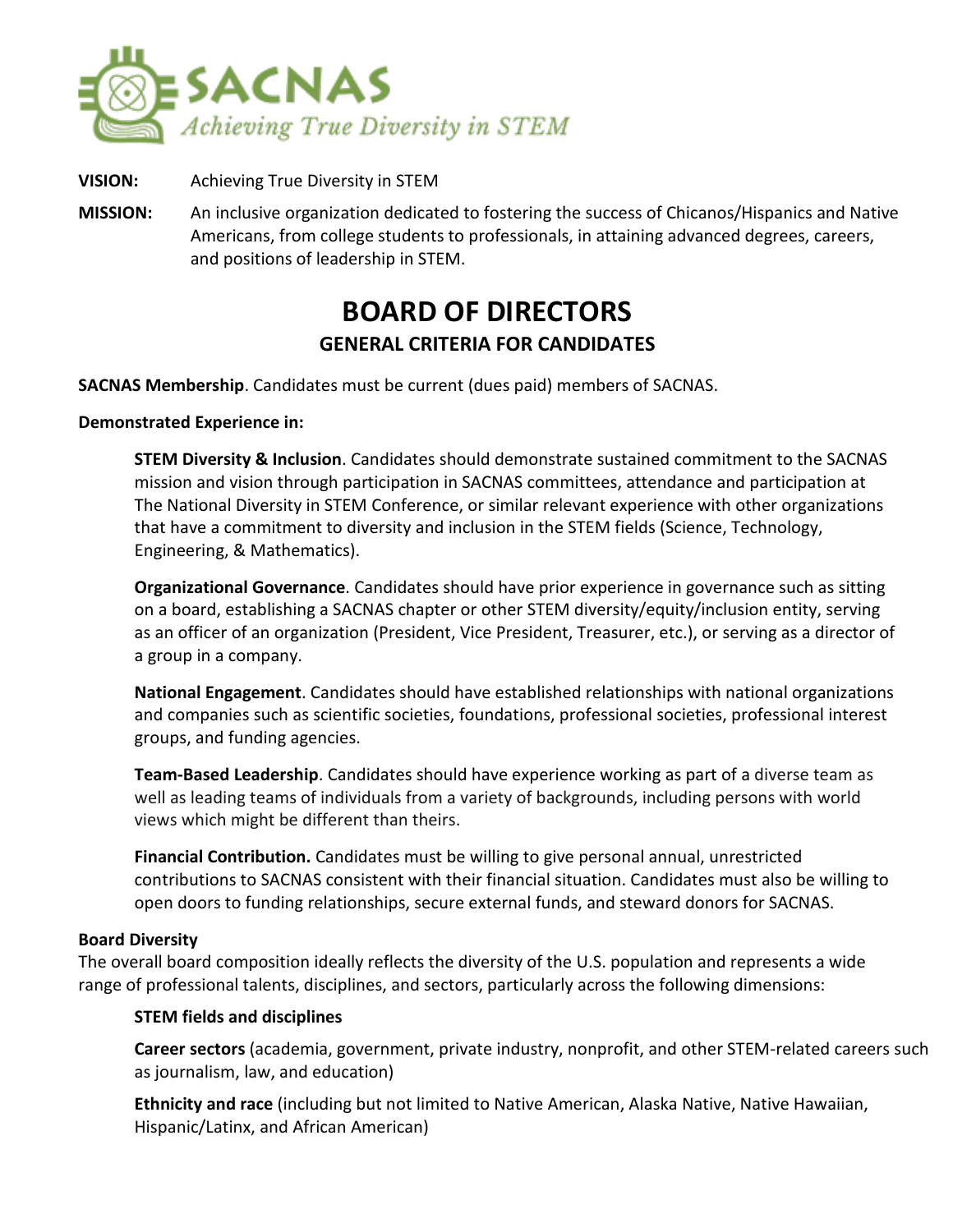

**Geographic location Gender and sexual orientation** 

# **BOARD OF DIRECTORS RESPONSIBILITIES & EXPECTATIONS**

## **PURPOSE**

**The Board of Directors is the governing body of SACNAS**. Under the legal duties of care, loyalty, and obedience, the Board of Directors—individually and collectively—serve as the fiduciaries who steer the organization towards a sustainable future by adopting sound, ethical, and legal governance and financial management policies, as well as by making sure the nonprofit has adequate resources to advance its mission.

**Duty of Care:** Take care of SACNAS (the organization) by ensuring prudent use of all assets, including facility, people, and good will.

**Duty of Loyalty:** Ensure that SACNAS' activities and transactions are, first and foremost, advancing its mission. Recognize and disclose conflicts of interest. Make decisions that are in the best interest of the nonprofit corporation, not in the best interest of the individual board member (or any other individual or for-profit entity).

**Duty of Obedience:** Ensure that SACNAS obeys applicable laws and regulations, follows its own bylaws, and adheres to its stated corporate purposes/mission.

## **ELECTION & TERM OF OFFICE**

The Board is elected by the SACNAS membership. Annually, a new class of board members are elected to serve a three-year term. Board members cannot serve more than two consecutive terms.

### **RESPONSIBILITIES**

**1. Determine the organization's mission and purpose.** 

It is the Board of Directors' responsibility to create and review a mission statement, vision, and purpose that articulates the organization's goals, means, and primary constituents as part of the strategic planning process.

#### **2. Select the Executive Director.**

The Board of Directors defines the Executive Director's responsibilities and searches carefully for the most qualified individual to fill this position. In case of planned or unplanned Executive Director transitions, the Board of Directors is responsible for developing successful succession plans to ensure the transitions are smooth and disruptions are minimized.

#### **3. Support the Executive Director and assess their performance.**

The Board of Directors ensures that the Executive Director has the professional support needed to further the goals of the organization. The Board of Directors works with the Executive Director to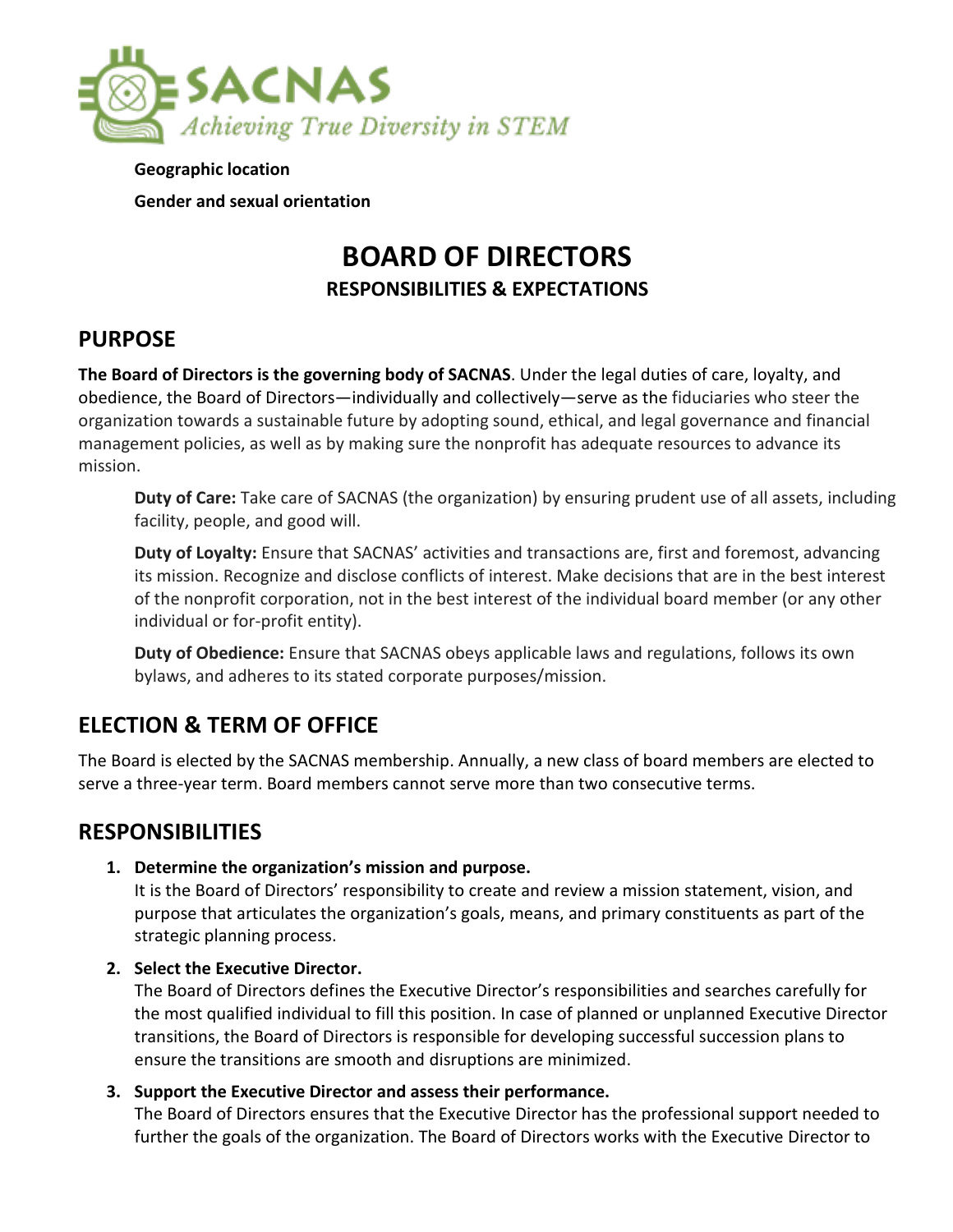

develop and implement the strategic plan, and oversees the efforts of the Executive Director in advancing the organization's initiatives. The Board of Directors also conducts a performance evaluation of the Executive Director on an annual basis.

#### **4. Ensure effective organizational planning.**

The Board of Directors actively participates in strategic planning processes as necessary and oversees the strategic plan goals on an ongoing basis.

#### **5. Determine, monitor, and make strategic recommendations to help strengthen programs and services.**

The Board of Directors continually examines the organization's services and programs to verify that goals are consistent with the organization's mission, and to oversee whether services and programs are accomplishing their intended outcomes.

#### **6. Protect assets and provide proper financial oversight.**

The Board of Directors must have a good understanding of the organization's financial and business models and ensure their alignment with the strategic plan. The Board of Directors also approves the annual budget. The Board of Directors, via the Finance Committee, monitors the organization's financial performance throughout the year and ensures that proper financial controls are in place.

#### **7. Ensure fiduciary responsibility and sustainability.**

The Board of Directors' foremost responsibility is to secure and ensure that adequate resources exist for the organization to fulfill its mission

#### **8. Ensure legal and ethical integrity and maintain accountability.**

The Board of Directors is ultimately responsible for ensuring adherence to legal standards and ethical norms.

#### **9. Maintain a highly functioning board.**

The Board of Directors is responsible for articulating prerequisites for board candidates, recruiting diverse candidates, orienting new members, and periodically and comprehensively evaluating its own performance. The Board of Directors, via the Nominations Subcommittee, develops the criteria for selecting new board members each year.

#### **10. Enhance the organization's public standing.**

Each member of the Board of Directors should be able to clearly articulate the organization's mission, accomplishments, and goals, and be willing to communicate their own commitment for the organization's work and purpose to the public and garner support from the community.